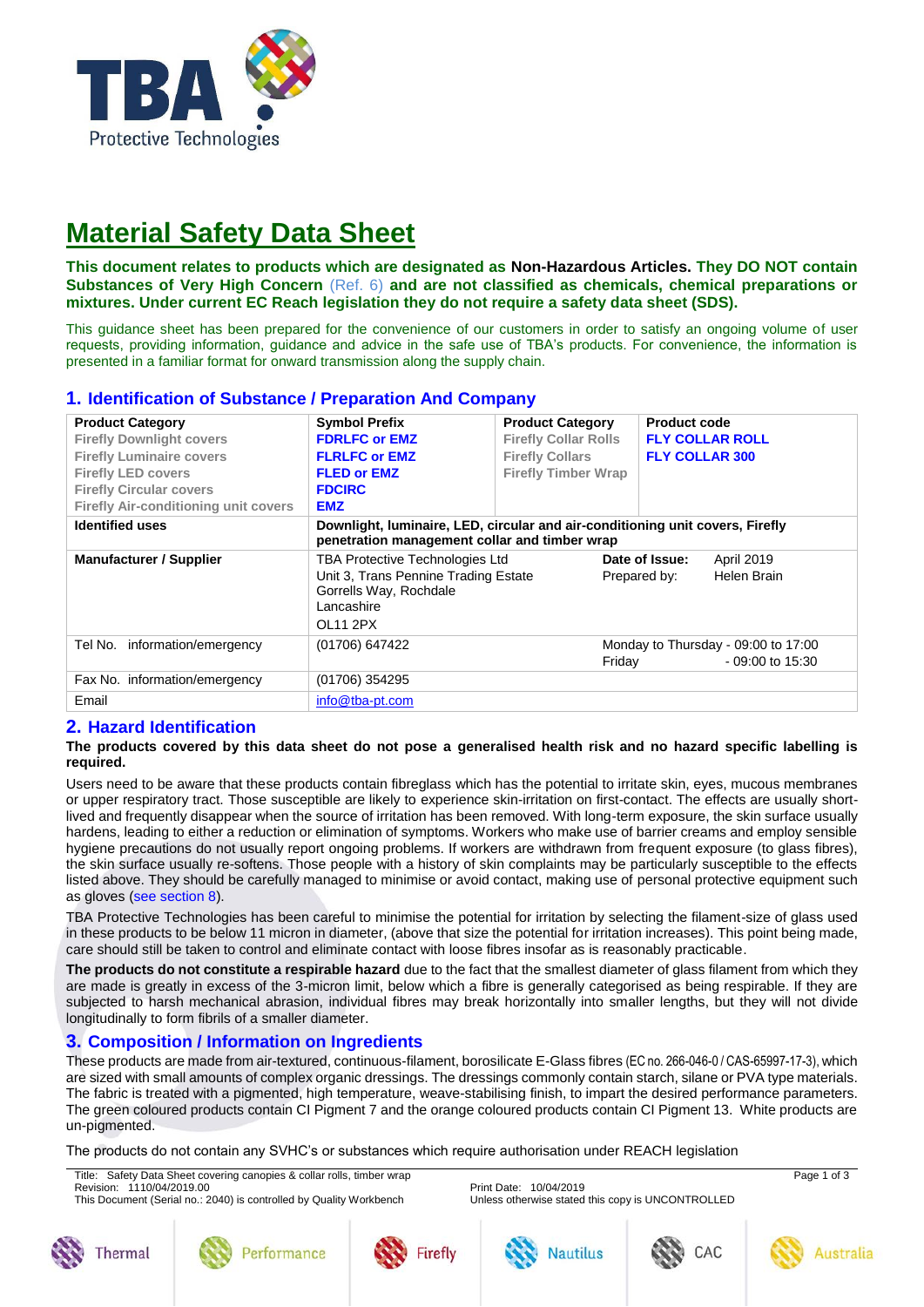# **4. First Aid Measures**

| <b>Inhalation</b>     | Remove the individual to fresh air. Obtain medical advice.                                     |  |
|-----------------------|------------------------------------------------------------------------------------------------|--|
| Skin Irritation       | Wash the affected area with mild soap and water. If irritation persists obtain medical advice. |  |
| <b>Eye Irritation</b> | Irrigate with eyewash until irritation subsides. Obtain medical advice if irritation persists. |  |

# **5. Fire-Fighting Measures**

| 9: 110: 119111119110000100             |                                                              |  |
|----------------------------------------|--------------------------------------------------------------|--|
| <b>Flammability</b>                    | The materials are inherently flame resistant.                |  |
| <b>Special Firefighting Procedures</b> | Wear self-contained breathing apparatus in a sustained fire. |  |
| Extinguishing Media                    | Use that appropriate to the surrounding fire.                |  |

#### **6. Accidental Release Measures**

If these products are rendered friable (e.g. fire damaged), personal protective equipment should be used for clean-up and containment activities.

## **7. Handling and Storage**

Cutting and installation of these products may release a small amount of fibre/dust, especially when using high speed electric drills. Best working practices should be adopted to minimise and contain any particulates released. Accumulated dust should be removed using the safest practicable method, preferably by high efficiency particulate air (HEPA) filtered vacuum collection or wet cleaning. If these products are used in a manufacturing process that generates dust, exposure controls detailed in section (8) must be followed.

It is recommended that the fabrics are stored within their original wrappings, out of direct sunlight and in a dry location until ready for use. No special storage conditions are required on health grounds.

# **8. Exposure Control / Personal Protection**

| <b>Substance</b>                                                           | Workplace Exposure Limit                                  |                       |                                                           | References<br>(see section 16) |     |
|----------------------------------------------------------------------------|-----------------------------------------------------------|-----------------------|-----------------------------------------------------------|--------------------------------|-----|
|                                                                            | Long-term exposure limit<br>(8-hour TWA reference period) |                       | Short-term exposure limit<br>(15-minute reference period) |                                |     |
|                                                                            | ppm                                                       | mq/m <sup>3</sup>     | ppm                                                       | mg/m <sup>3</sup>              |     |
| MMMF (machine -made mineral fibre) – glass fibres                          | --                                                        | (and 2 fibres per ml) | $-$                                                       |                                | 1,2 |
| Dust (inhalable)                                                           |                                                           | 10                    |                                                           |                                | 1,3 |
| Dust (respirable) if inhalable dust exceeds or equals 10 mg/m <sup>3</sup> |                                                           |                       |                                                           |                                | 1,3 |

**Respiratory Protection -** When used in an operation that gives rise to the generation of dust, the process should be closely monitored and provision of local exhaust ventilation should be considered as a control measure. Should this not be practicable, it is recommended that RPE (respiratory protective equipment) is employed to eliminate the possibility of inhalation exposure. Ensure that RPE manufacturer's instructions are followed in respect of the safe and appropriate use of the equipment selected. For help on the selection of suitable equipment see section 16 (Ref 5). In general, equipment conforming to EN136, EN140 or EN405 with particle filters conforming to EN143 or EN149 (P1 or P2) should be fully sufficient in most circumstances.

**Skin/Hand Protection -** Protective overalls of a closely woven structure should be worn to reduce the chance of skin irritation. Other recommendations include the use of gloves, arm cuffs and barrier creams.

**Eye protection -** Safety glasses with side-shields conforming to EN166 should always be worn to prevent the possibility of glass fibres and other particles entering the eye.

**Hygiene -** Wash hands before breaks and immediately after handling the product. Ensure that hands and arms are washed with copious quantities of cool running water to remove any loose fibres before the application of liquid soap for washing purposes. The use of bar-soap is not advised as this could lead to an accumulation of potentially irritant fibres on the surface of the block of soap

#### **When using these products do not eat, drink or smoke.**

#### **9. Physical and Chemical Properties**

| Weights                    | See appropriate Product Data Sheets          |  |
|----------------------------|----------------------------------------------|--|
| Appearance                 | Fabricated item available in various colours |  |
| <b>Odour</b>               | The products have no discernible odour.      |  |
| <b>Solubility in Water</b> | Insoluble                                    |  |
| <b>Melting point</b>       | $>700^{\circ}$ C                             |  |
| <b>Boiling Point</b>       | Not applicable                               |  |
| <b>Vapour Pressure</b>     | Not applicable                               |  |
| Percent Volatile (vol.)    | Not applicable                               |  |
| <b>Evaporation Rate</b>    | Not applicable                               |  |
|                            |                                              |  |

#### **10.Stability and Reactivity**

The products are stable and un-reactive under normal conditions of use.

Title: Safety Data Sheet covering canopies & collar rolls, timber wrap Page 2 of 3 Revision: 1110/04/2019.00 Print Date: 10/04/2019

This Document (Serial no.: 2040) is controlled by Quality Workbench Unless otherwise stated this copy is UNCONTROLLED